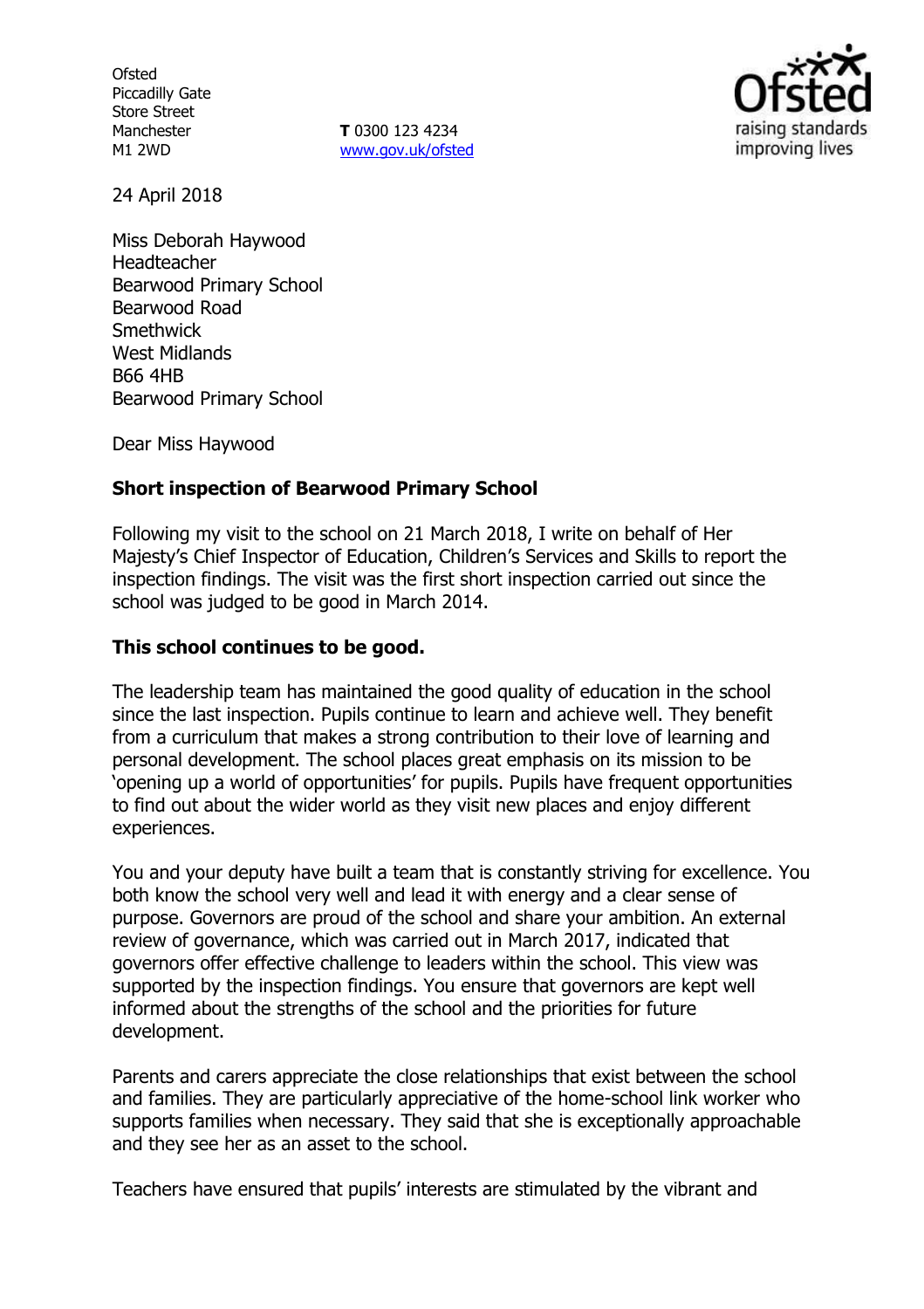

immaculate learning environment. High-quality displays celebrate pupils' achievements across all areas of the curriculum. Learning walls in classrooms provide pupils with resources that they are able to use most effectively to enhance their work.

The pupils I spoke to said that they enjoy coming to school. This is reflected in their good attendance. Pupils' behaviour is a strength of the school, as they are courteous and caring towards one another. They come to lessons expecting to work hard. As a result, they make the most of the many opportunities that are afforded to them by the school.

Since the last inspection, you have focused particularly on developing the quality of teaching and learning and building a team of effective middle and senior leaders. The staff are provided with clear feedback about their teaching. This feedback, along with the training and professional development they receive, means that teachers are able put the changes you plan into action effectively.

Further work is needed to improve the quality of writing across the school, so that achievement in writing matches achievement in reading and mathematics. Leaders have identified this as a priority for development and have strategies in place to address this.

## **Safeguarding is effective.**

You give safeguarding a high priority, and a strong safeguarding culture runs through the school.

Staff are knowledgeable about potential risks to children's well-being. They are very clear about the school's procedures for reporting any concerns they have regarding the safeguarding of pupils. Staff record information carefully, so that a picture can be built up over time for each pupil. Weekly safeguarding meetings are held, which ensures that pupils' needs and circumstances are known very well to those responsible for their welfare.

The deputy headteacher attends the monthly local authority forums to ensure that she is kept up to date and well informed about best practice. The school's safeguarding procedures are regularly quality assured by a member of the governing body who has suitable expertise.

Pupils said that they feel safe in school. The curriculum provides them with important information about keeping safe and healthy. For example, on the day of the inspection Year 6 pupils were participating in a drug awareness workshop led by the local authority drug education team. Pupils also spoke to me about the importance of internet safety, and they are fully aware of the dangers of sharing personal information when using computers or mobile telephones.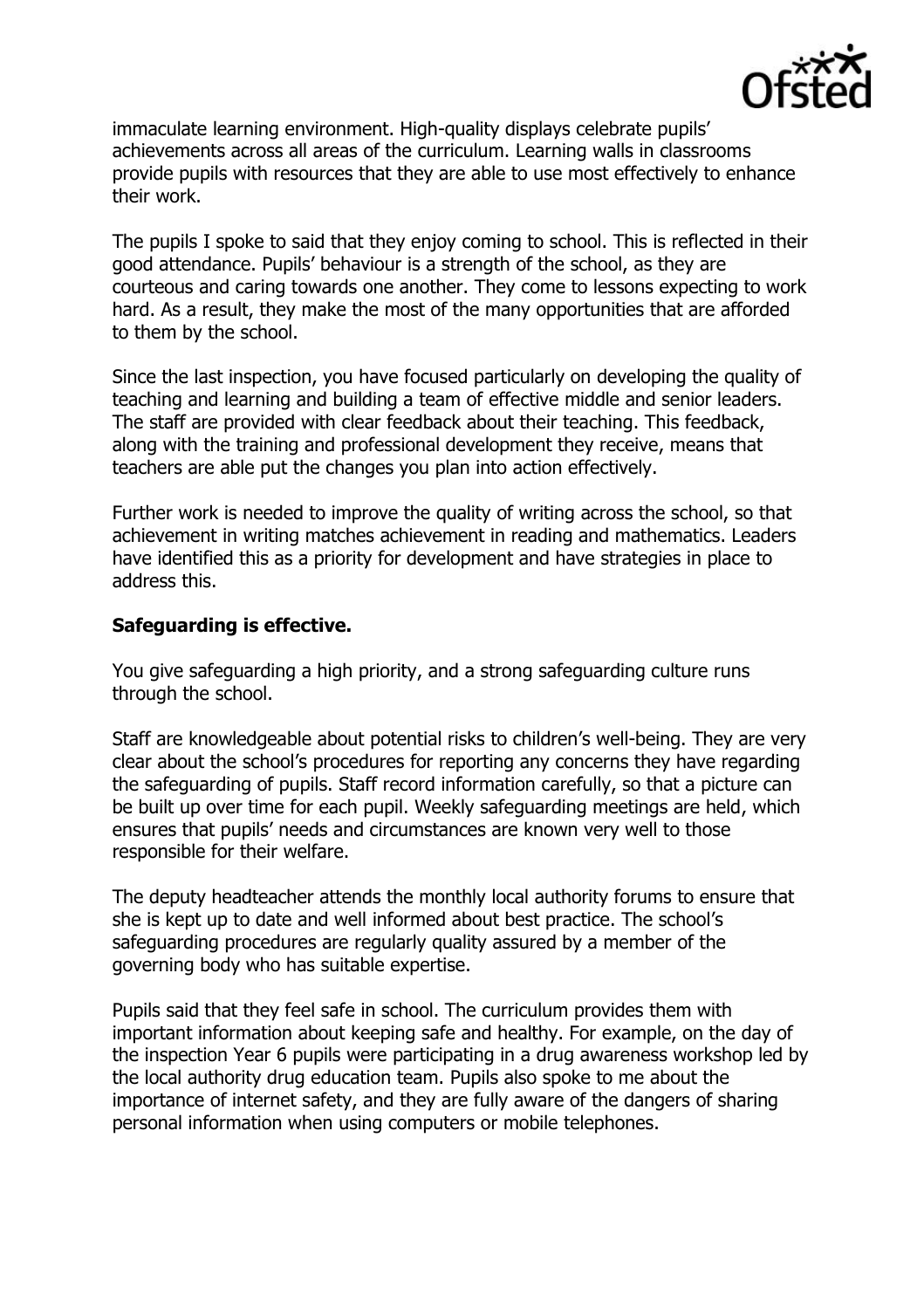

# **Inspection findings**

- $\blacksquare$  I focused some of the inspection activity on considering the impact of the drive to improve reading across the school, as this has been an important focus for the school, given the number of pupils who enter school speaking very limited English. I found that reading has a high profile in the school. Books are celebrated in displays, and teachers have engendered a true love of reading. Pupils and staff recommend books to each other. Teachers provide opportunities for pupils to experience reading a diverse range of texts. This is seen as a valuable means of enabling pupils to encounter and learn about aspects of life that would ordinarily be beyond their life experience. During the inspection, pupils in Year 3 were particularly inspired by the poetry of local poet Benjamin Zephaniah. They could talk knowledgeably about how his life experiences in Birmingham have been a strong influence on his poetry.
- I also considered the impact of leaders' strategies to improve the quality of writing across the school. Teachers place great emphasis on modelling an effective piece of writing and using the structure of that piece as a basis for pupils' own writing. Evidence in pupils' workbooks demonstrates that they are given many opportunities to write extensively. Writing skills are systematically taught and then drawn together in a piece of extended writing. For example, pupils in Year 6 created summary descriptions of circus act characters and then used these to compose some persuasive writing, which aimed to convince readers to go the circus.
- Standards in writing do not yet match the standards achieved in reading. However, leaders' strategies to improve reading across the school are beginning to show a positive effect on the standards of writing. Through focusing much of the learning around a class book, pupils are being introduced to a widening vocabulary. There is still more to do to encourage pupils to think deeply about their sentence structures and vocabulary choices with respect to the intended effect on the reader.
- $\blacksquare$  A final focus for the inspection was the extent to which pupils are being challenged in key stage 1. Inspection evidence demonstrates that pupils are achieving very well in the Year 1 phonics check. This is impressive given the large number of pupils who enter school with very little or no English. The work the school has done at whole-school level to address reading has had a notable impact in key stage 1. A large proportion of Year 2 pupils are on track to achieve higher standards in reading by the end of the year.
- Leaders have worked to improve pupils' skills and confidence in using mathematical reasoning. This has led to key changes being made to the curriculum and the way in which teachers teach mathematics. Pupils are now routinely given opportunities to reason for themselves, using a range of practical resources and to explain their reasoning to others.

## **Next steps for the school**

Leaders and those responsible for governance should ensure that: